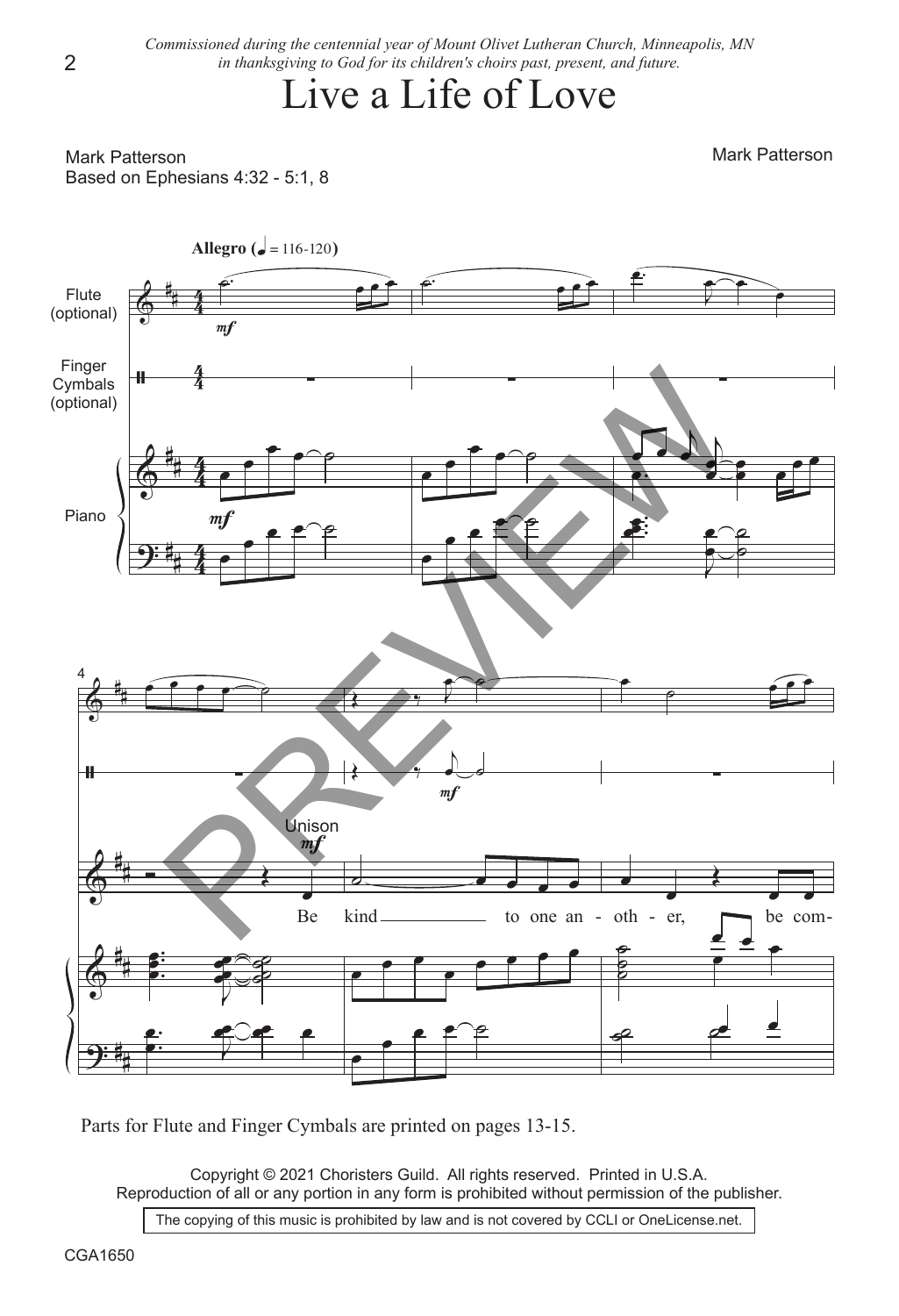

CGA1650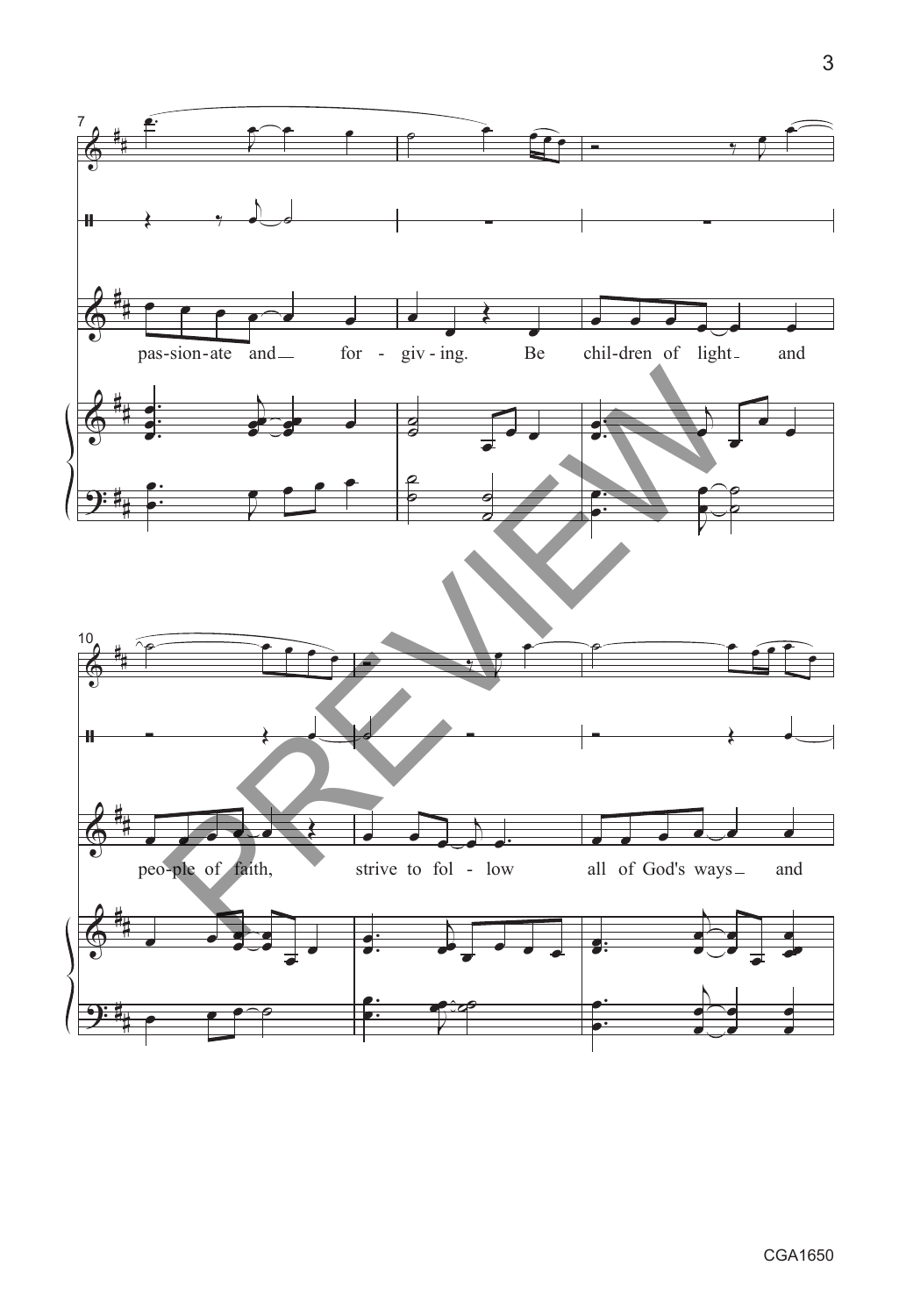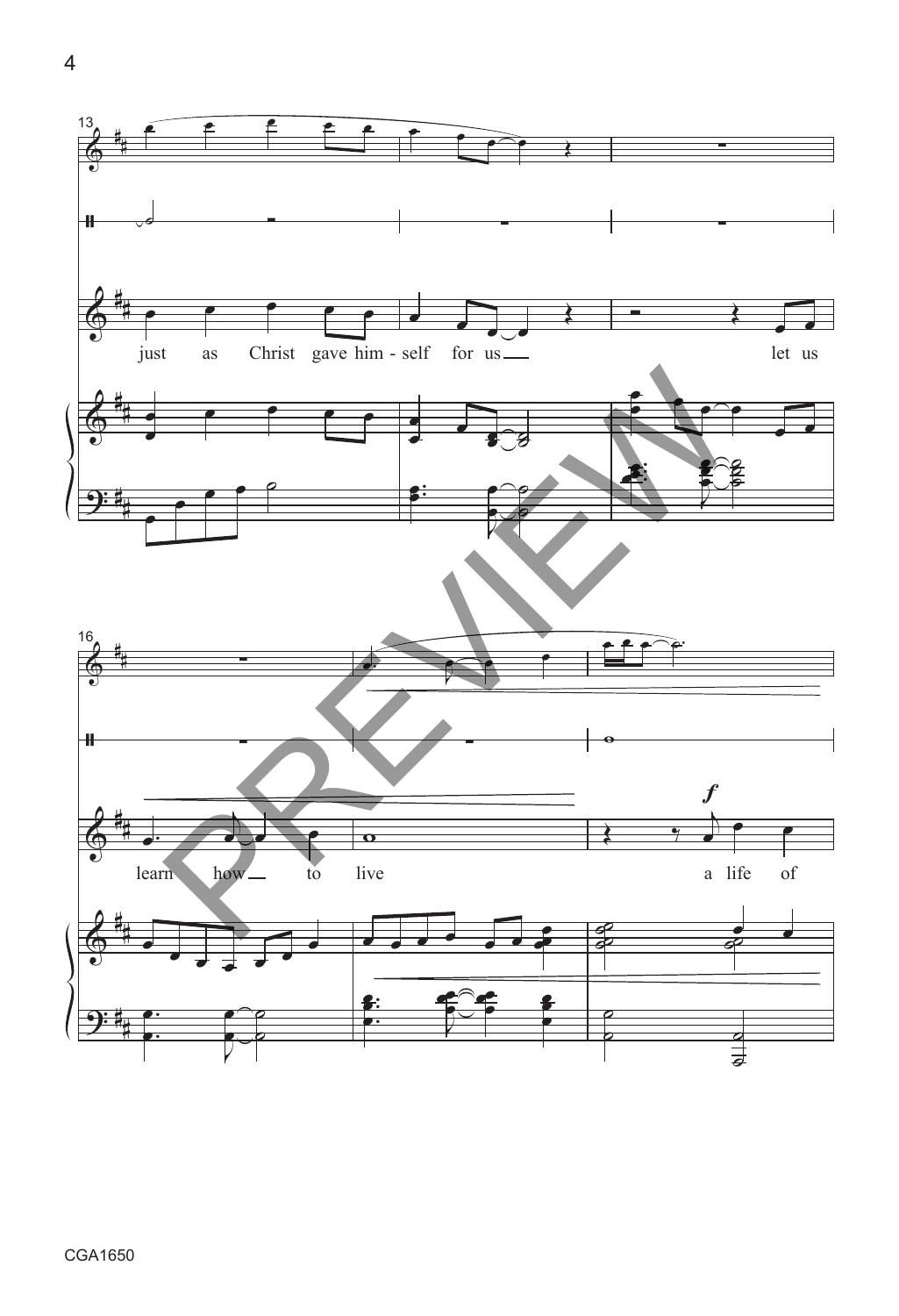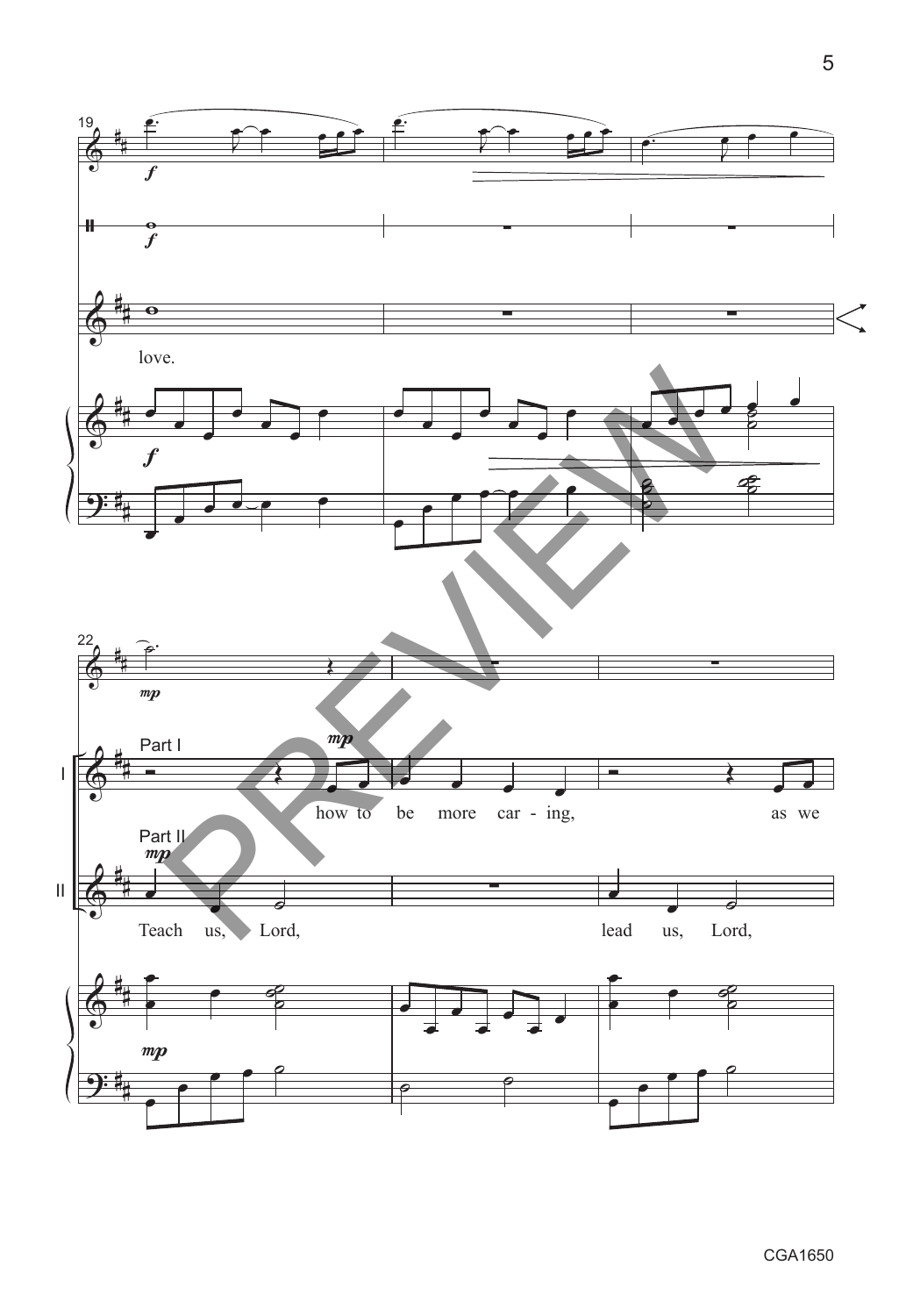